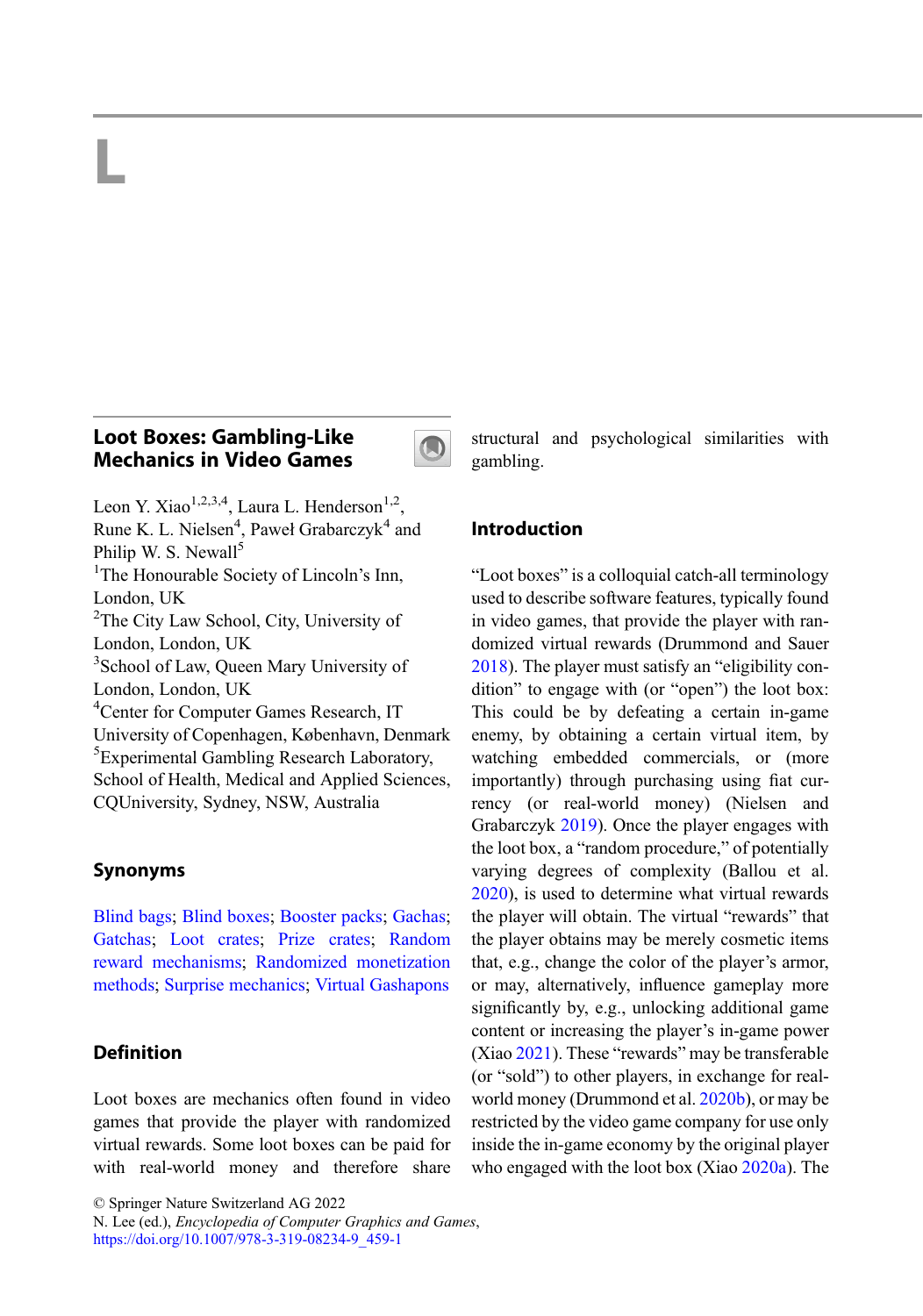| Category              | Description                                                                                                 | Regulatory positions                                                                             |
|-----------------------|-------------------------------------------------------------------------------------------------------------|--------------------------------------------------------------------------------------------------|
| Embedded-<br>Embedded | <b>Costs</b> real-world money to engage, and its<br>reward <b>does</b> have real-world value                | <b>Regulated</b> as gambling in Belgium (Belgische                                               |
|                       |                                                                                                             | Kansspelcommissie [Belgian Gaming Commission]<br>2018), the Netherlands (Kansspelautoriteit [The |
|                       |                                                                                                             | Netherlands Gambling Authority] 2018), the UK                                                    |
|                       |                                                                                                             | (UK Gambling Commission 2017), and most other                                                    |
|                       |                                                                                                             | countries that regulate gambling as a licensable activity                                        |
|                       |                                                                                                             | <b>Banned</b> as gambling in most countries that more heavily<br>prohibit gambling               |
| Embedded-             | Costs real-world money to engage, but its                                                                   | <b>Regulated</b> as gambling in Belgium (Belgische                                               |
| <b>Isolated</b>       | reward <b>does not</b> have real-world value                                                                | Kansspelcommissie [Belgian Gaming Commission]                                                    |
|                       |                                                                                                             | 2018)                                                                                            |
|                       |                                                                                                             | Unregulated in most other countries                                                              |
| Isolated-<br>Embedded | <b>Does not</b> cost real-world money to engage,<br>but its reward <b>does</b> have real-world value        | Unregulated in most countries                                                                    |
| Isolated-<br>Isolated | <b>Does not</b> cost real-world money to engage,<br>and its reward <b>does not</b> have real-world<br>value | Unregulated in most countries                                                                    |

<span id="page-1-0"></span>Loot Boxes: Gambling-Like Mechanics in Video Games, Table 1 Four categories of loot boxes proposed by Nielsen and Grabarczyk [\(2019](#page-5-0))

act of engaging with a loot box may be represented in-game as the player literally opening a box containing loot; however, the loot box mechanic can also be visually represented in other forms, e.g., as tearing open a card pack, spinning a prize wheel, or receiving a capsule from a "gacha" vending machine. Regardless of their visual representation, all loot boxes share the structural characteristics of being triggered by satisfying an "eligibility condition," involve a "random procedure," and provide "rewards," as described above.

Nielsen and Grabarczyk [\(2019](#page-5-0)) proposed a framework for classifying various implementations of loot boxes into four categories which focuses on whether the "eligibility condition" requires spending real-world money to satisfy, and whether the "rewards" can be transferred to other players in exchange for legal tender, and therefore possesses real-world value, as shown in Table 1.

#### Paid Loot Boxes in Context

Loot boxes that players have to purchase with real-world money to engage with are implemented by companies as monetization methods in video games, known as

"microtransactions," which represent an alternative, or complementary, business model to selling copies of the software or providing subscriptionbased services (Petrovskaya and Zendle [2020\)](#page-5-0). Analysis of loot box-spending data has revealed that the loot boxes of one single game (Counter-Strike: Global Offensive) generated US\$528,000 in 1 day in one country alone, thus hinting at the immense size of the global loot box market (Zendle et al. [2020b](#page-6-0)).

In terms of the historical context and development of loot boxes, it has been suggested that using loot boxes to monetize video games was inspired by how collectible sports cards and fantasy trading cards (e.g., Magic: The Gathering) are sold in blind, randomized packs in order to encourage players to buy more packs and increase revenue (Nielsen and Grabarczyk [2019;](#page-5-0) Švelch [2020;](#page-6-0) Xiao [2021](#page-6-0)). These randomized packs were designed to contain rare cards, known as "chase cards," that were less likely to be included in packs than other cards and were therefore more sought-after and monetarily valuable. The consumer was thereby encouraged to purchase more packs in order to obtain such rare "chase cards," but they would more often only obtain less valuable, duplicate cards that they already possessed when they try to "chase" rare cards.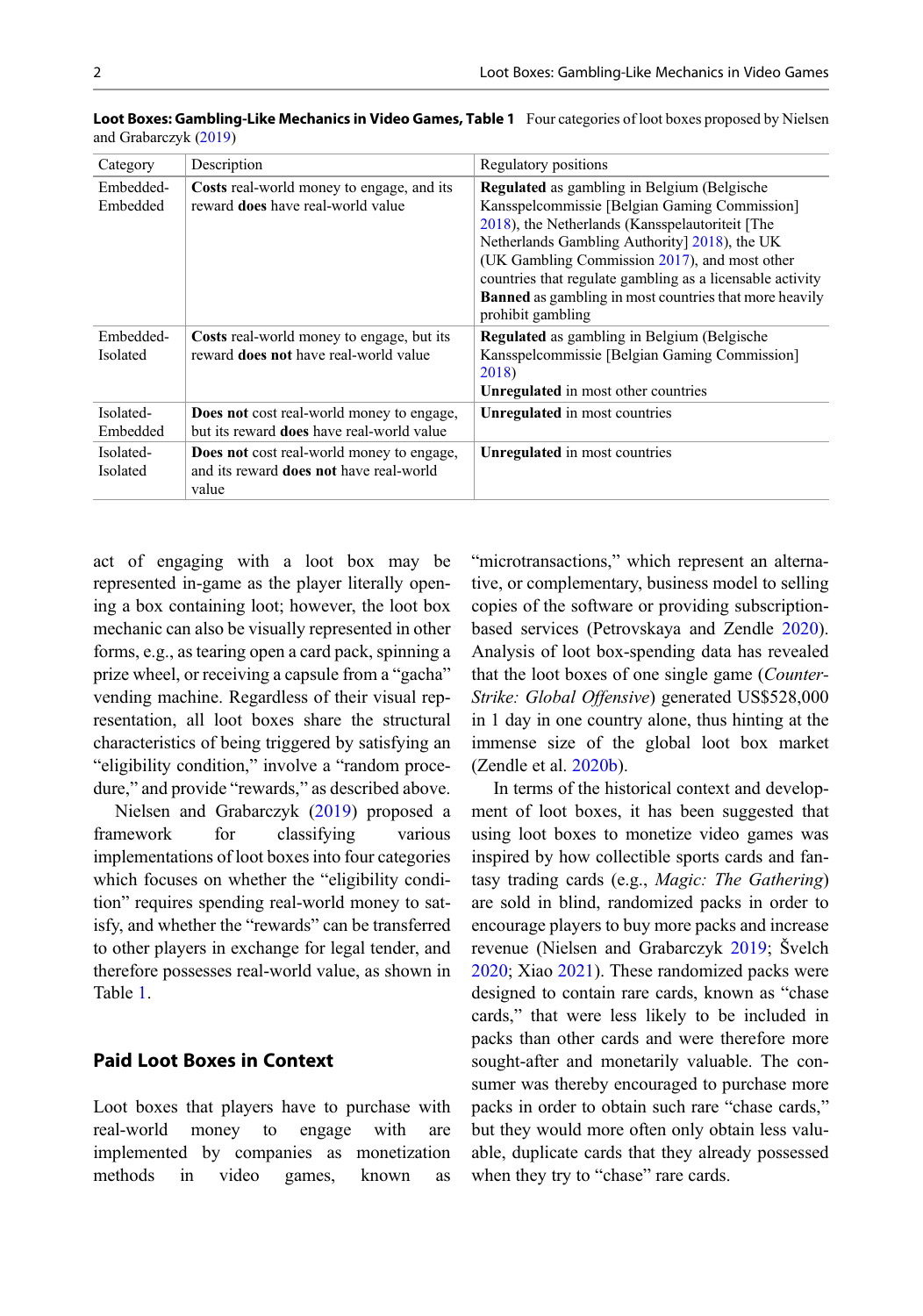Loot boxes are implemented in highly popular home console games, e.g., the Ultimate Team Packs in Electronic Art's FIFA games (Electronic Arts [2019\)](#page-5-0). Presently, loot boxes are prevalent in video games, particularly on mobile platforms, e.g., Android and iOS: In 2019, 59% of the highest-grossing iPhone games in the UK contained loot boxes, while 36% of the 50 Highest grossing PC games on Steam contained loot boxes (Zendle et al. [2020a\)](#page-6-0). Compared to in the UK, which represents the Western video game market, loot boxes are significantly more prevalent in China: In 2020, 91% of the 100 highest-grossing iPhone games contained loot boxes (Xiao et al. [2021b\)](#page-6-0). This reflects that video game markets in different countries may implement loot boxes to different degrees. Video games containing loot boxes are also generally given low age ratings: 95% of the highest-grossing iPhone games containing loot boxes were deemed suitable for children aged  $12+$  (Zendle et al. [2020a](#page-6-0)). This suggests that children are regularly exposed to loot boxes and can readily purchase them. The UK Gambling Commission's survey [\(2019](#page-6-0)) found that 23% of 11- to 16-year-olds reported paying real-world money for loot boxes.

# Potential Harms: Links with Problem Gambling

Paid loot boxes, because of the fact that players spend real-world money to engage with them and because of their randomized nature, are structurally and psychologically similar to gambling (Drummond and Sauer [2018\)](#page-5-0). This encompasses Embedded-Embedded and Embedded-Isolated loot boxes under Nielsen and Grabarczyk's categorization ([2019\)](#page-5-0). Further, loot box purchasing has been found to be positively correlated with problem gambling severity in more than a dozen empirical studies in Western countries (Garea et al. [2021](#page-5-0)), e.g., the USA (Zendle and Cairns [2019\)](#page-6-0), Australasia (Drummond et al. [2020a\)](#page-5-0), Denmark (Kristiansen and Severin [2019](#page-5-0)), and Germany (von Meduna et al. [2020\)](#page-6-0). Players with higher problem gambling severity tend to spend more money purchasing loot boxes (Zendle and Cairns [2018](#page-6-0)). In Western countries, loot box spending appears to be more strongly correlated with relatively "gamified" gambling games, e.g., online slot machines, and not correlated with more traditional gambling formats, e.g., playing bingo or the lottery in person (Zendle [2020](#page-6-0)). The relationship between loot boxes and gambling may be weaker in non-Western countries where gambling is more heavily prohibited, rather than regulated as a licensable activity, e.g., China, where lottery products represent the only legally available commercial gambling opportunity (Xiao et al. [2021a\)](#page-6-0). Cultural differences and legal differences in gambling product availability may affect the relationship between loot boxes and gambling and remain a direction for future research.

Further, as in gambling contexts (Deng et al. [2021;](#page-5-0) Muggleton et al. [2021\)](#page-5-0), the vast majority of loot box revenue is generated by a small minority of players spending significant amounts of money (Zendle et al. [2020b\)](#page-6-0). This small minority of players have been identified as generally being players with problem gambling issues, rather than players with high personal incomes, thus suggesting that video game companies may be disproportionally profiting from potentially vulnerable consumers (Close et al. [2021\)](#page-5-0). Researchers have also suggested that cognitive biases that are present in gambling contexts, e.g., the gambler's fallacy and loss chasing, which lead to maladaptive gambling, may also apply to loot box purchasing behavior and lead to maladaptive loot box overspending (King and Delfabbro [2018;](#page-5-0) Nielsen and Grabarczyk [2019;](#page-5-0) Xiao [2021\)](#page-6-0). Finally, it has yet to be determined whether engagement with loot boxes in childhood affects a person's risk of developing gambling problems later in life.

## Regulation by Law and Industry Self-Regulation

Paid loot boxes have been the subject of regulatory scrutiny by gambling regulators and policymakers in many countries because of their similarities with gambling and because of the link between loot box purchasing and problem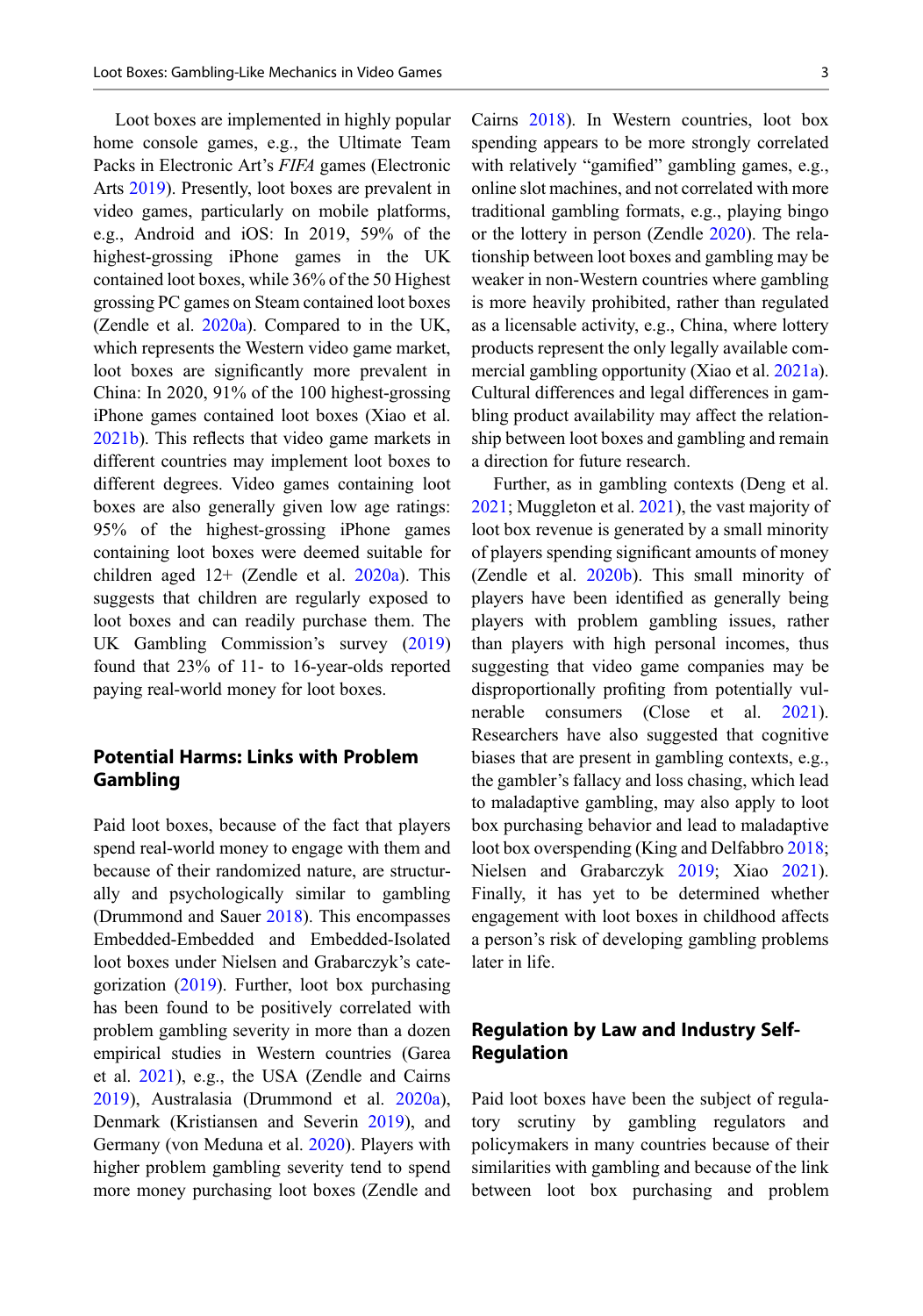gambling severity (Cerulli-Harms et al. [2020\)](#page-5-0). In particular, concerns about children engaging with loot boxes have been raised because they may be more susceptible to overspending money and more in need of consumer protection measures (Wardle and Zendle [2021](#page-6-0); Zendle et al. [2019\)](#page-6-0). Different jurisdictions are regulating the various categories of loot boxes to varying extents (Xiao [2021\)](#page-6-0), as shown in Table [1.](#page-1-0) Applying existing gambling law has been how loot boxes have become regulated in nearly all countries: Various countries diverge as to which of the two categories of paid loot boxes (i.e., Embedded-Embedded and Embedded-Isolated loot boxes as defined by Nielsen and Grabarczyk) constitutes gambling and is therefore regulated: Nearly all countries agree that Embedded-Embedded loot boxes constitute gambling, but only a small minority of countries (e.g., Belgium) have taken the position that Embedded-Isolated loot boxes also constitute gambling. It is rather paradoxical that randomized physical sports and trading card packs, which arguably inspired loot boxes, are generally not considered to be a form of gambling and have thereby evaded regulatory scrutiny. Such physical packs legally constitute gambling in most countries because: They are bought with real-world money; their content is randomized; and the content has realworld monetary value because it can be sold to other people. Future research should consider why such physical Embedded-Embedded loot boxes are not considered to be gambling (Zendle et al. [2021\)](#page-6-0).

The simplest regulatory solution is to ban the sale of loot boxes. This has effectively been done in Belgium where all paid loot boxes have been determined to be gambling and where no gambling licenses have been granted to video game companies for the sale of loot boxes (Belgische Kansspelcommissie [Belgian Gaming Commission] [2018](#page-5-0)). This prevents Belgian players from purchasing loot boxes and thus shields them from potential harms. However, this ban in Belgium has led to the removal of many video games that rely on loot boxes to generate revenue and which can no longer be profitably operated in that country (Xiao [2021](#page-6-0)). A blanket ban does not offer players freedom to play the video games they

want or to engage with loot boxes and negatively affects video game companies' commercial interests. Conversely, nonregulation would continue to expose players, including vulnerable consumers, to potential loot box harms, and is arguably inadequate and unsatisfactory because of the precautionary principle of public health (Digital, Culture, Media and Sport Committee of the House of Commons (UK) [2019](#page-5-0)), which states that the lack of scientific certainty cannot justify regulatory inaction in a situation of high potential risk. Middle ground approaches that lie between a blanket ban and nonregulation have also been proposed and adopted in certain countries, e.g., restricting loot box purchasing only when a player attempts to go above a certain maximum spending limit (Drummond et al. [2019](#page-5-0); Xiao [2020b](#page-6-0), [2021\)](#page-6-0).

Other consumer protection measures, which have been applied in gambling contexts (Livingstone et al. [2019](#page-5-0)), have also been identified as being potentially applicable to loot boxes (King and Delfabbro [2019;](#page-5-0) Xiao and Henderson [2021\)](#page-6-0). The most prominent nonrestrictive regulatory measure is the disclosure of "winning" probabilities, which reveals how likely a player is to obtain a particular reward, as implemented in Mario Kart Tour (2019). This would require video game companies to reveal and publish the exact probabilities of obtaining each randomized loot box reward. The video game industry has increasingly imposed this requirement as self-regulation, e.g., by Apple (Kuchera [2017\)](#page-5-0), Google (Gach [2019](#page-5-0)), and the major hardware providers and game publishers (Entertainment Soft-ware Association (ESA) [2019\)](#page-5-0). This measure has also been adopted as law in China (presently the only country to do so), which has led to widespread compliance; however, the prominence and accessibility of disclosure have been identified as being suboptimal (Xiao et al. [2021b](#page-6-0)). A survey of Chinese video game players found that 85% of loot box purchasers reported seeing probability disclosures (meaning that they have been reasonably widely seen by players); however, only 19% of this group reported spending less money on loot boxes as a result of seeing the disclosures (Xiao et al. [2021a\)](#page-6-0). This suggests that loot box probability disclosures may be of limited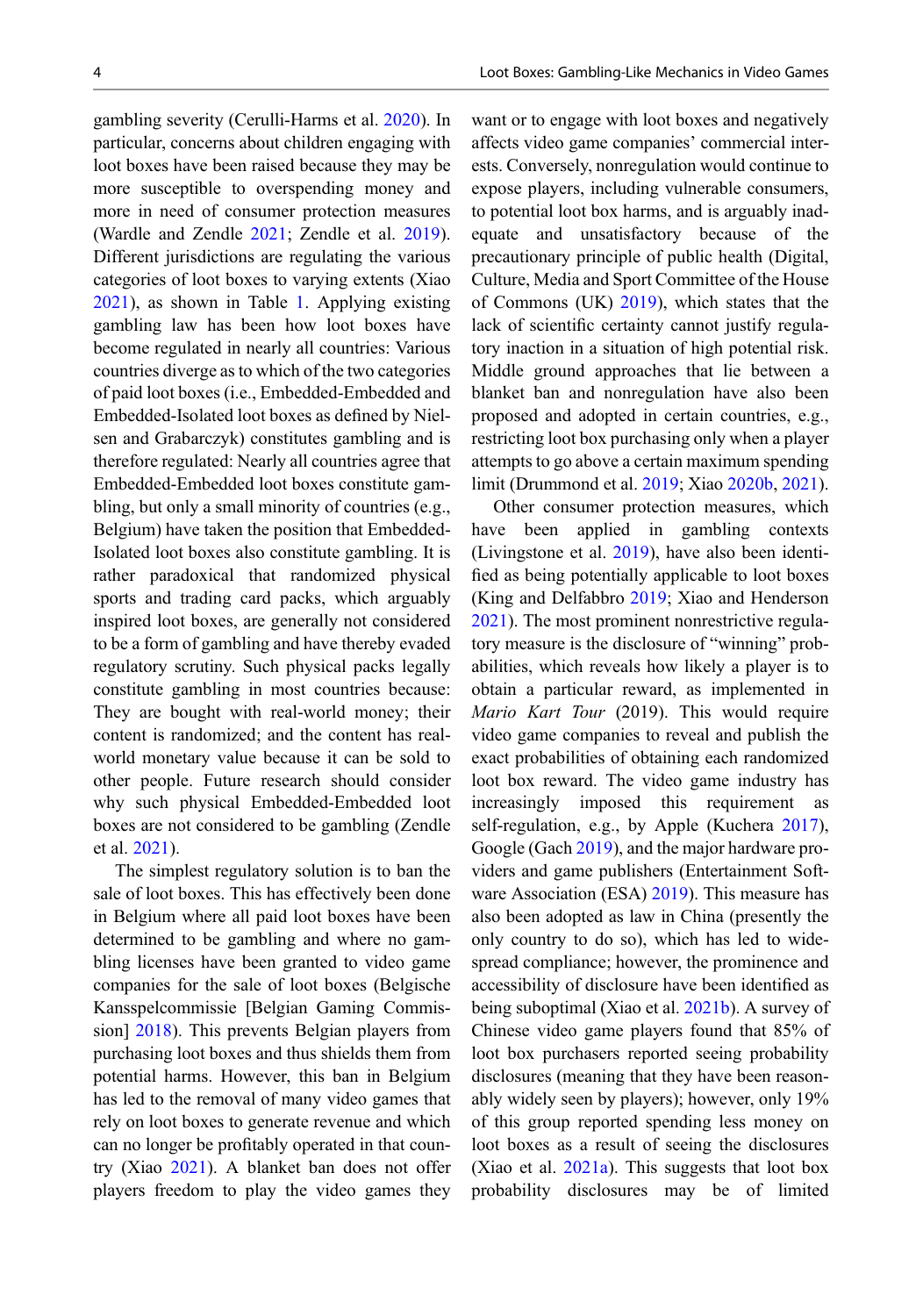effectiveness at reducing loot box spending even if they are accessibly and prominently displayed such that all players can see them (Xiao and Newall [2021](#page-6-0)). The video game industry has been widely supportive of loot box probability disclosure as an industry self-regulatory measure aimed at ensuring consumer protection (Entertainment Software Association (ESA) [2019](#page-5-0)), but whether self-regulation is effective remains to be assessed by future research.

Loot boxes and gambling may share many structural similarities; however, they are dissimilar in at least one regard: how the company makes money. Gambling operators lose money when the player wins money, which is why gambling operators must ensure that the gambling games are designed such that the operator is more likely than the player to win. In contrast, a video game company does not directly lose money when the player wins a reward, valuable or otherwise, as it does not directly cost money to give players these virtual rewards. However, it should also be noted that a video game company would face an indirect loss when a player wins a valuable reward (Xiao [2020c](#page-6-0)): A player may stop purchasing a loot box after receiving their desired reward, meaning that the video game company may stop making money from that player after the valuable reward is given out. In order to be sustainable, many loot box systems rely on frequent updates with new rewards, but each new reward costs money for the video game company to develop, meaning that companies would have to expend more costs to develop more new content if players are able to more easily obtain desirable rewards. Further, the value and desirability of a reward would decrease if all players managed to obtain it: It would no longer be a "rare" reward with which players could impress others. However, despite the potential for indirect loss, video game companies are still financially able to give out their most valuable rewards more frequently than traditional gambling operators. This means that loot box consumer protection methods do not have to be limited to what has been done in gambling contexts, and that loot box consumers could be additionally protected by novel features of ethical game design, e.g., allowing players to win

valuable rewards more often (King and Delfabbro [2019;](#page-5-0) Xiao and Henderson [2021;](#page-6-0) Xiao and Newall [2021\)](#page-6-0).

# Conclusion: Directions for Future Research

Loot boxes, and paid loot boxes in particular, represent a relatively novel mechanic in video games. Despite increasing research attention being paid to the issue, further research is required to fill in the existing knowledge gaps. Future correlational research between loot boxes and gambling should examine whether loot box purchasing is more strongly correlated with engagement with specific gambling products, rather than engagement with gambling in general. Existing research has largely utilized self-reported data: Transparent collaboration with the video game industry may provide more reliable data. Indeed, qualitative methods may assist in better understanding individual players' experiences with loot boxes (Nicklin et al. [2021](#page-5-0)), and gauging players' views as to the implementation and regulation of loot boxes (Petrovskaya and Zendle [2021\)](#page-6-0): This is especially relevant for Embedded-Isolated loot boxes because, although this category represents the vast majority of paid loot boxes implemented in video games, these mechanics have no obvious counterparts in nondigital contexts, and therefore there is no translatable literature from other fields. Further, cross-cultural perspectives would clarify whether players in various countries are experiencing loot boxes differently. Additionally, neuroscience perspectives may shed light on how player's cognition is affected when engaging with loot boxes: Such perspectives are prominent in research on gambling disorder; however, as of yet, they are missing from the loot box literature. Finally, the prevalence of serious problems with loot box spending has never been assessed, and it is not known whether such problems are caused by exposure to loot boxes or are instead symptoms of preexisting underlying issues. In conclusion, despite recent advances made by the literature,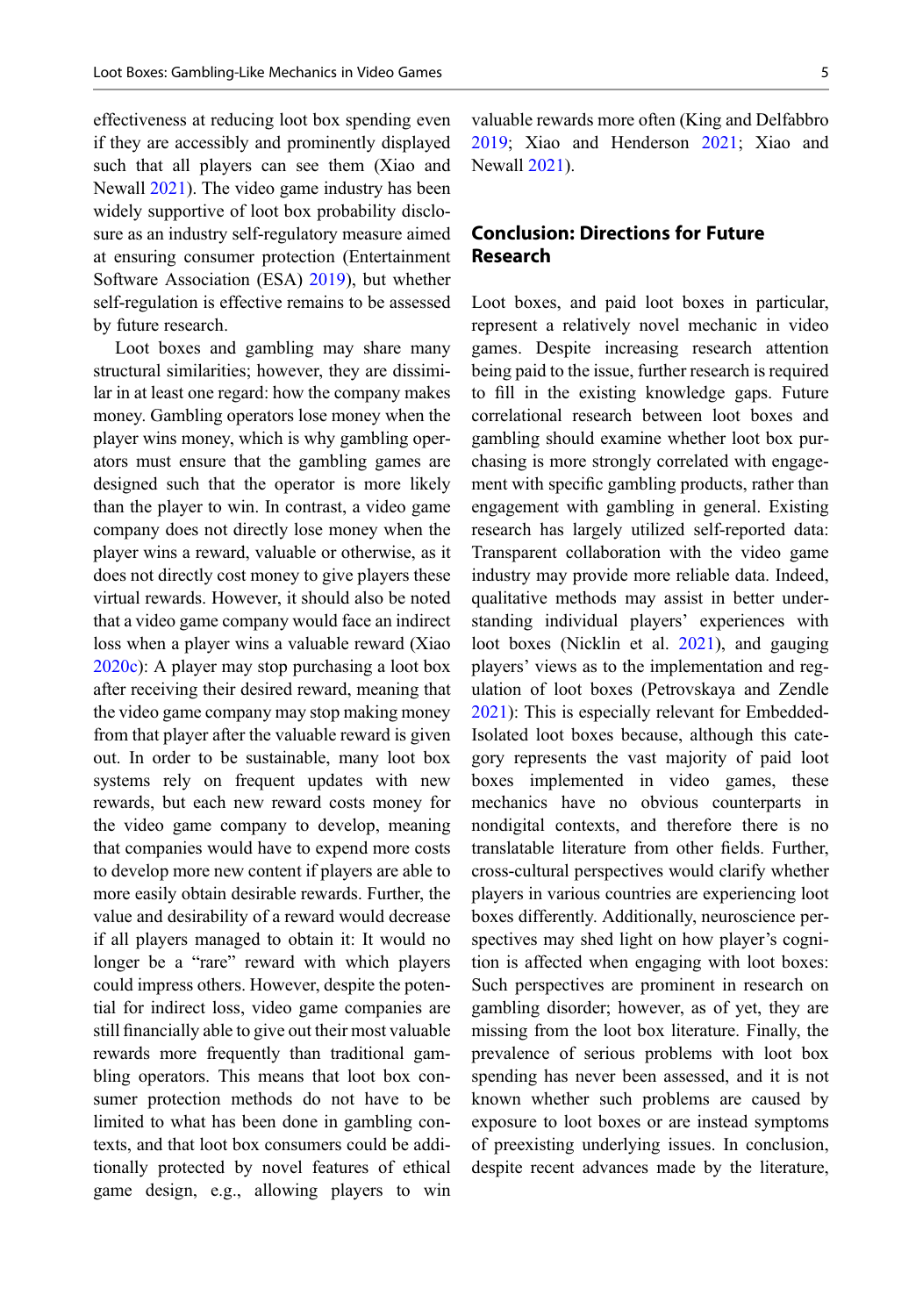<span id="page-5-0"></span>loot boxes remain an area deserving of further research.

#### References

- Ballou, N., Gbadamosi, C.T.T., Zendle, D.: The hidden intricacy of loot box design: a granular description of random monetized reward features. (2020). [https://doi.](https://doi.org/10.31234/osf.io/xeckb) [org/10.31234/osf.io/xeckb](https://doi.org/10.31234/osf.io/xeckb)
- Belgische Kansspelcommissie [Belgian Gaming Commission]: Onderzoeksrapport loot boxen [Research Report on Loot Boxes]. (2018)
- Cerulli-Harms, A., Münsch, M., Thorun, C., Michaelsen, F., Hausemer, P.: Loot Boxes in Online Games and Their Effect on Consumers, in Particular Young Consumers. Policy Department for Economic, Scientific and Quality of Life Policies (EU) (2020)
- Close, J., Spicer, S.G., Nicklin, L.L., Uther, M., Lloyd, J., Lloyd, H.: Secondary analysis of loot box data: are high-spending "whales" wealthy gamers or problem gamblers? Addict. Behav. 117, 106851 (2021). [https://](https://doi.org/10.1016/j.addbeh.2021.106851) [doi.org/10.1016/j.addbeh.2021.106851](https://doi.org/10.1016/j.addbeh.2021.106851)
- Deng, X., Lesch, T., Clark, L.: Pareto distributions in online casino gambling: Sensitivity to timeframe and associations with self-exclusion. Addict. Behav. 120, 106968 (2021). [https://doi.org/10.1016/j.addbeh.2021.](https://doi.org/10.1016/j.addbeh.2021.106968) [106968](https://doi.org/10.1016/j.addbeh.2021.106968)
- Digital, Culture, Media and Sport Committee of the House of Commons (UK): Immersive and Addictive Technologies: Fifteenth Report of Session 2017–19. (2019)
- Drummond, A., Sauer, J.D.: Video game loot boxes are psychologically akin to gambling. Nat. Hum. Behav. 2, 530–532 (2018). [https://doi.org/10.1038/s41562-018-](https://doi.org/10.1038/s41562-018-0360-1) [0360-1](https://doi.org/10.1038/s41562-018-0360-1)
- Drummond, A., Sauer, J.D., Hall, L.C.: Loot box limitsetting: a potential policy to protect video game users with gambling problems? Addiction. 114, 935–936 (2019). <https://doi.org/10.1111/add.14583>
- Drummond, A., Sauer, J.D., Ferguson, C.J., Hall, L.C.: The relationship between problem gambling, excessive gaming, psychological distress and spending on loot boxes in Aotearoa New Zealand, Australia, and the United States – a cross-national survey. PLOS One. 15, e0230378 (2020a). [https://doi.org/10.1371/jour](https://doi.org/10.1371/journal.pone.0230378)[nal.pone.0230378](https://doi.org/10.1371/journal.pone.0230378)
- Drummond, A., Sauer, J.D., Hall, L.C., Zendle, D., Loudon, M.R.: Why loot boxes could be regulated as gambling. Nat. Hum. Behav. 4, 986 (2020b). [https://](https://doi.org/10.1038/s41562-020-0900-3) [doi.org/10.1038/s41562-020-0900-3](https://doi.org/10.1038/s41562-020-0900-3)
- Electronic Arts: Pack Probability in FIFA Ultimate Team. (2019). [https://www.ea.com/games/](https://www.ea.com/games/fifa/news/fifa-pack-probabilities)fifa/news/fifa[pack-probabilities](https://www.ea.com/games/fifa/news/fifa-pack-probabilities)
- Entertainment Software Association (ESA): Video Game Industry Commitments to Further Inform Consumer Purchases. (2019). [https://www.theesa.com/perspec](https://www.theesa.com/perspectives/video-game-industry-commitments-to-further-inform-consumer-purchases/) [tives/video-game-industry-commitments-to-further](https://www.theesa.com/perspectives/video-game-industry-commitments-to-further-inform-consumer-purchases/)[inform-consumer-purchases/](https://www.theesa.com/perspectives/video-game-industry-commitments-to-further-inform-consumer-purchases/)
- Gach, E.: Google Now Requires App Makers to Disclose Loot Box Odds. (2019). [kotaku.com/google-now](http://kotaku.com/google-now-requires-app-makers-to-disclose-loot-box-odd-1835134642)[requires-app-makers-to-disclose-loot-box-odd-](http://kotaku.com/google-now-requires-app-makers-to-disclose-loot-box-odd-1835134642)[1835134642](http://kotaku.com/google-now-requires-app-makers-to-disclose-loot-box-odd-1835134642)
- Garea, S.S., Drummond, A., Sauer, J.D., Hall, L.C., Williams, M.N.: Meta-analysis of the relationship between problem gambling, excessive gaming and loot box spending. Intern. Gambl. Stud. Advance Online Publication, 1–20 (2021). [https://doi.org/10.1080/](https://doi.org/10.1080/14459795.2021.1914705) [14459795.2021.1914705](https://doi.org/10.1080/14459795.2021.1914705)
- Kansspelautoriteit [The Netherlands Gambling Authority]: Onderzoek naar loot boxes: Een buit of een last? [Study into Loot Boxes: A Treasure or a Burden?] (2018)
- King, D.L., Delfabbro, P.H.: Predatory monetization schemes in video games (e.g. 'loot boxes') and internet gaming disorder. Addiction. 113, 1967–1969 (2018). <https://doi.org/10.1111/add.14286>
- King, D.L., Delfabbro, P.H.: Video game monetization (e.g., 'loot boxes'): a blueprint for practical social responsibility measures. Int. J. Ment. Health Addiction. 17, 166–179 (2019). [https://doi.org/10.1007/s11469-](https://doi.org/10.1007/s11469-018-0009-3) [018-0009-3](https://doi.org/10.1007/s11469-018-0009-3)
- Kristiansen, S., Severin, M.C.: Loot box engagement and problem gambling among adolescent gamers: findings from a national survey. Addict. Behav. 103, 106254 (2019). [https://doi.org/10.1016/j.addbeh.2019.](https://doi.org/10.1016/j.addbeh.2019.106254) [106254](https://doi.org/10.1016/j.addbeh.2019.106254)
- Kuchera, B.: Apple Adds New Rules for Loot Boxes, Requires Disclosure of Probabilities. (2017). [https://](https://web.archive.org/web/20200821095535/https://www.polygon.com/2017/12/21/16805392/loot-box-odds-rules-apple-app-store) [web.archive.org/web/20200821095535/https://www.](https://web.archive.org/web/20200821095535/https://www.polygon.com/2017/12/21/16805392/loot-box-odds-rules-apple-app-store) [polygon.com/2017/12/21/16805392/loot-box-odds](https://web.archive.org/web/20200821095535/https://www.polygon.com/2017/12/21/16805392/loot-box-odds-rules-apple-app-store)[rules-apple-app-store](https://web.archive.org/web/20200821095535/https://www.polygon.com/2017/12/21/16805392/loot-box-odds-rules-apple-app-store)
- Livingstone, C., Rintoul, A., de Lacy-Vawdon, C., Borland, R., Dietze, P., Jenkinson, R., Livingston, M., Room, R., Smith, B., Stoove, M., Winter, R., Hill, P.: Identifying Effective Policy Interventions to Prevent Gambling-Related Harm. Victorian Responsible Gambling Foundation, Melbourne (2019)
- Muggleton, N., Parpart, P., Newall, P., Leake, D., Gathergood, J., Stewart, N.: The association between gambling and financial, social and health outcomes in big financial data. Nat. Hum. Behav. 5, 319–326 (2021). [https://doi.org/10.1038/s41562-020-](https://doi.org/10.1038/s41562-020-01045-w) [01045-w](https://doi.org/10.1038/s41562-020-01045-w)
- Nicklin, L.L., Spicer, S.G., Close, J., Parke, J., Smith, O., Raymen, T., Lloyd, H., Lloyd, J.: "It's the attraction of winning that draws you in" – a qualitative investigation of reasons and facilitators for videogame loot box engagement in UK gamers. J. Clin. Med. 10, 2103 (2021). <https://doi.org/10.3390/jcm10102103>
- Nielsen, R.K.L., Grabarczyk, P.: Are loot boxes gambling? Random reward mechanisms in video games. ToDIGRA. 4, 171–207 (2019). [https://doi.org/10.](https://doi.org/10.26503/todigra.v4i3.104) [26503/todigra.v4i3.104](https://doi.org/10.26503/todigra.v4i3.104)
- Petrovskaya, E., Zendle, D.: The Battle Pass: A Mixed-Methods Investigation into a Growing Type of Video Game Monetisation (2020). [https://doi.org/10.31219/](https://doi.org/10.31219/osf.io/vnmeq) [osf.io/vnmeq](https://doi.org/10.31219/osf.io/vnmeq)